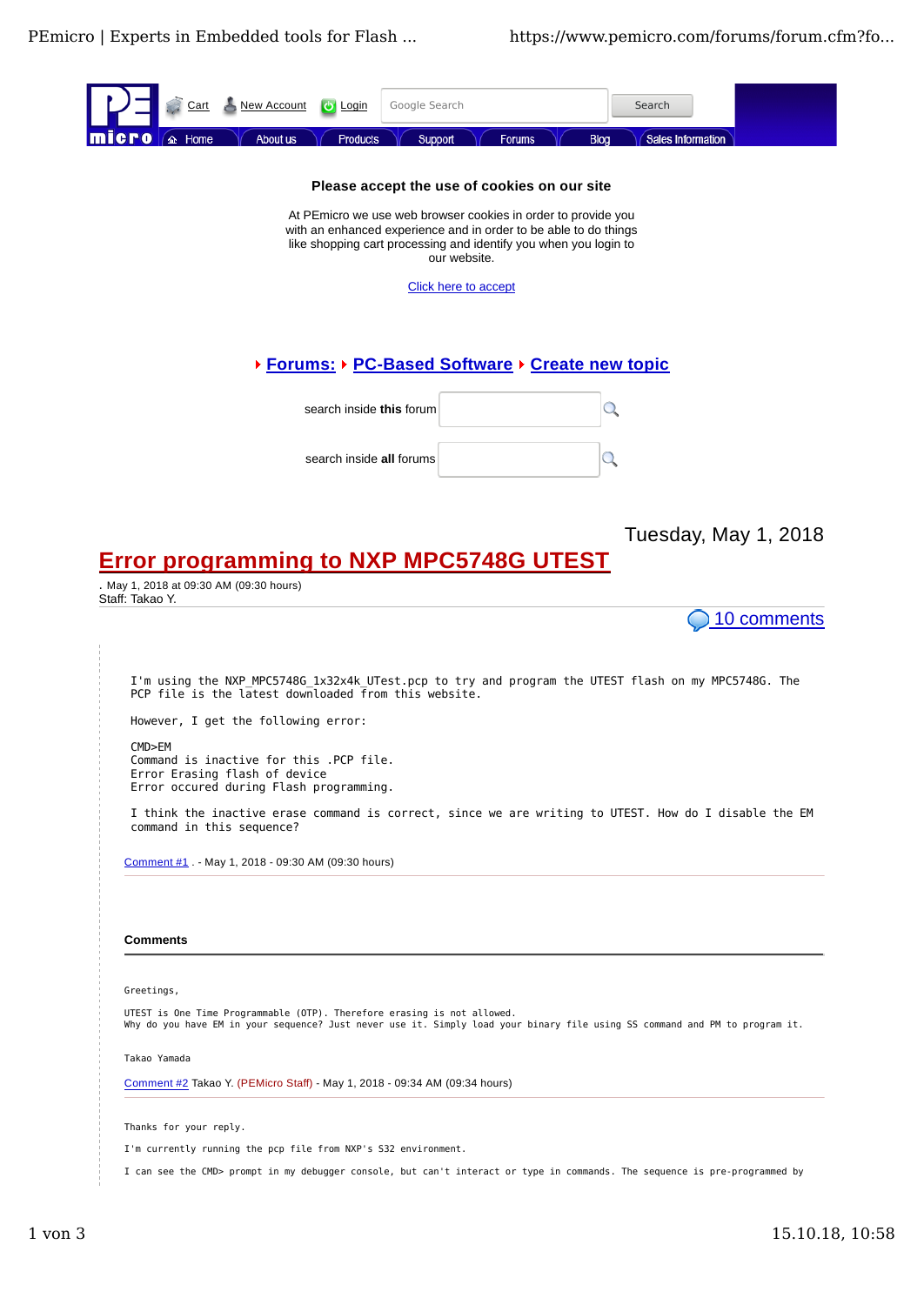S32.

How should I set up the debugger so that I can use the SS and PM commands like you suggested?

Comment #3 . - May 1, 2018 - 04:08 PM (16:08 hours)

Greetings,

I see, you are using S32 IDE. Unfortunately this software will not be able to run the UTEST algorithms. We cannot make changes<br>to the sequence of programming. The commands can be hand-selected if you use the PROG PPCNEXUS

You can download our free starter edition 64K of PROG PPCNEXUS here: http://www.pemicro.com/downloads/download\_file.cfm?download\_id=194

Give this a try and see if you can program the binary file generated by S32 into your UTEST flash.

#### Takao Yamada

Comment #4 Takao Y. (PEMicro Staff) - May 1, 2018 - 05:09 PM (17:09 hours)

### Hi Takao,

Thanks for pointing out the PROG PPCNEXUS software. I've tried it, but I'm getting the following error popup when I try to connect to the board (it's a MPC5748G LCEVB):

"Target may have entered reset escalation. Please power cycle the board."

Even after I power cycle the board and click "OK", the console shows:

"Initializing. Cannot enter background mode. Check connections".

Any idea how to fix this?

I also was thinking about the existing UTEST PCP file. Is it possible to create a dummy EM function in the PCP file, so that when Eclipse calls EM, it's there, but doesn't actually do anything?

Comment #5 . - May 2, 2018 - 09:49 AM (09:49 hours)

#### Greetings,

We will not be implementing the EM command into the algorithm. We have customers saying the exact opposite of you saying that EM command is deceiving because it does not do anything.

Make sure to lower the debug shift frequency and add 200ms reset delay before connecting to your device in PROG. Does your<br>device have censorship already implemented? If so, make sure to put the password within the "advanc connecting to your device.

#### Takao Yamada

Comment #6 Takao Y. (PEMicro Staff) - May 2, 2018 - 09:57 AM (09:57 hours)

## Hi Takao,

I have added the delay and lowered the frequency. Now I am able to connect to the board and load the UTEST PCP.

I have also run the SS command and selected my SREC file.

When I click PM, I get another error:

"Demo software only - Number of PM commands exceeded".

I've never run PM before. How to enable PM commands?

Comment #7 . - May 2, 2018 - 10:43 AM (10:43 hours)

### Hi,

I've been experimenting a bit more with programming my DCF record into the UTEST. My DCF record is a single S3 entry saved in<br>a SREC file. The file is definitely smaller than the 64K limit imposed on the starter edition, s problem.

I believe the reason the PM command does not work for me is that the PROGPPCNEXUS software expects a EM command to be run before a PM can run. I've tried this out on the CFlash portion with a normal Hello World .elf. If I don't run EM first, I get that error message. If I run EM first, the PM command works fine.

I saw from this thread (<u>http://www.pemicro.com/forums/forum.cfm?forum topic id=5766</u>) that the EM command has been removed from UTEST. It<br>seems that previously, the EM command was present in the PCP file and performed a N suggested earlier in the post.

However, now that the EM command is now actually removed from the PCP file, it is no longer compatible with S32 IDE, and even the starter edition of PROGPPCNEXUS.

If I may suggest, should we put the EM command back into the UTEST PCP to ensure compatibility with the programming softwares? If not, it would be great if you could advise on how I can add the EM NOP into my own personal UTEST PCP.